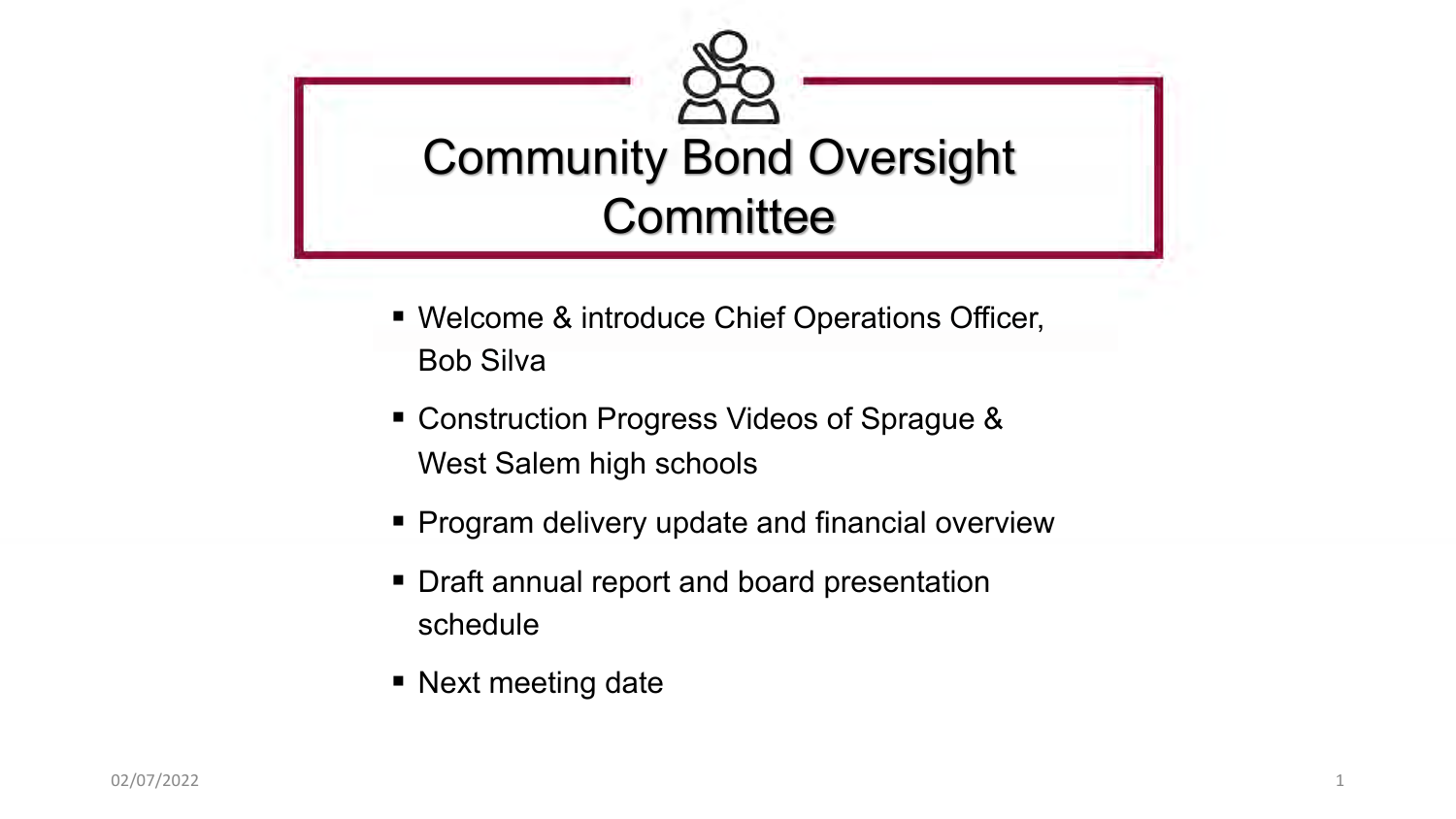# Projects at a Glance

| <b>Closed</b>                                                                                                    |                                                                             |                                                                                                                                        | In Closeout                                                                                                | In Procurement or<br><b>Construction</b>                                                                                                                                  |                                                                                                         |                                                                                                                      | In Design                                                                  |
|------------------------------------------------------------------------------------------------------------------|-----------------------------------------------------------------------------|----------------------------------------------------------------------------------------------------------------------------------------|------------------------------------------------------------------------------------------------------------|---------------------------------------------------------------------------------------------------------------------------------------------------------------------------|---------------------------------------------------------------------------------------------------------|----------------------------------------------------------------------------------------------------------------------|----------------------------------------------------------------------------|
| Clear Lake<br>Cummings<br>Englewood<br>Grant Int.*<br>Gubser*<br>Highland<br>Hoover<br>Judson<br>Waldo<br>Weddle | Whiteaker<br><b>McNary</b><br>Miller<br>South BP1<br>South BP3<br>South BP6 | Auburn<br><b>Bush</b><br><b>Claggett Creek</b><br>Grant Ext.*<br>Gubser*<br>Hammond<br>Hayesville<br><b>Lee</b><br>Leslie<br>Mary Eyre | <b>McKinley</b><br>Morningside<br><b>North</b><br>South BP2<br>South BP4<br>South BP5<br>Sumpter<br>Weddle | Candalaria<br>Central Kitchen<br><b>Chapman Hill</b><br><b>Four Corners</b><br><b>Houck</b><br><b>Keizer</b><br>Kennedy<br>Liberty<br><b>LPC</b><br>McKay<br><b>Myers</b> | Parrish<br>Pringle<br>Richmond<br>Scott<br>Schirle<br>Sprague<br>Stephens<br>Walker<br>West<br>Yoshikai | <b>Battle Creek</b><br><b>Brush College</b><br><b>Central Services</b><br>Crossler<br>Hallman<br>Harritt<br>Kalapuya | Salem Heights<br><b>Student Services</b><br>Swegle<br>Washington<br>Wright |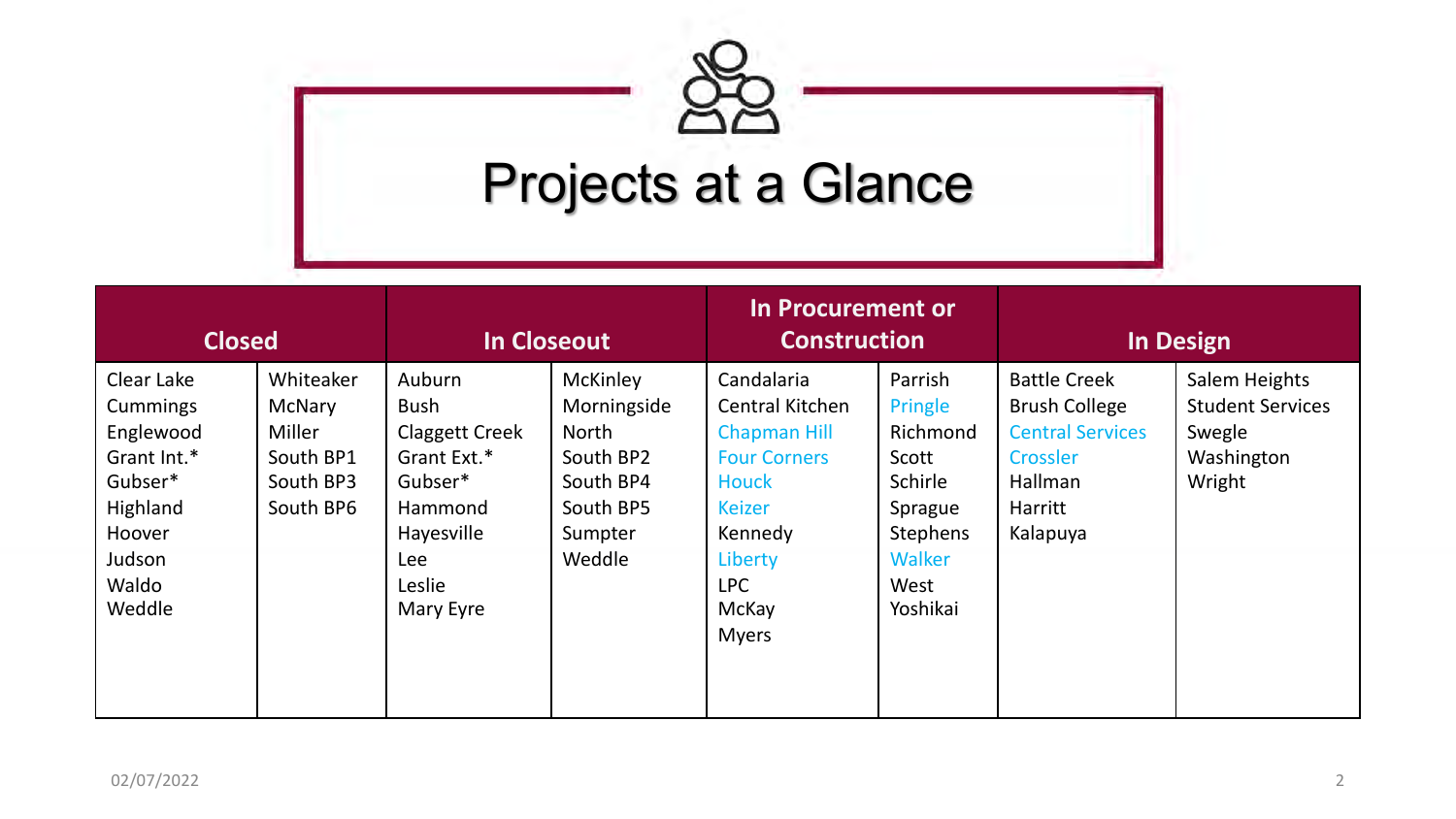

| <b>LIKELIHOOD</b>          |               |            | RANKING<br><b>RISK</b> |                |                   |
|----------------------------|---------------|------------|------------------------|----------------|-------------------|
| Almost Certain 5           | LOW           | <b>MED</b> | <b>HIGH</b>            | <b>EXTREME</b> | <b>EXTREME</b>    |
| Likely<br>$\overline{4}$   | LOW           | <b>MED</b> | <b>HIGH</b>            | <b>HIGH</b>    | <b>EXTREME</b>    |
| Possible<br>3              | LOW           | <b>MED</b> | <b>MED</b>             | <b>HIGH</b>    | <b>HIGH</b>       |
| Unlikely<br>$\overline{2}$ | LOW           | LOW        | <b>MED</b>             | <b>MED</b>     | <b>MED</b>        |
| Improbable, Rare 1         | LOW           | LOW        | LOW                    | <b>LOW</b>     | LOW               |
| CONSEQUENCE                | Insignificant | 2<br>Minor | 3<br>Significant       | 4<br>Major     | 5<br>Catastrophic |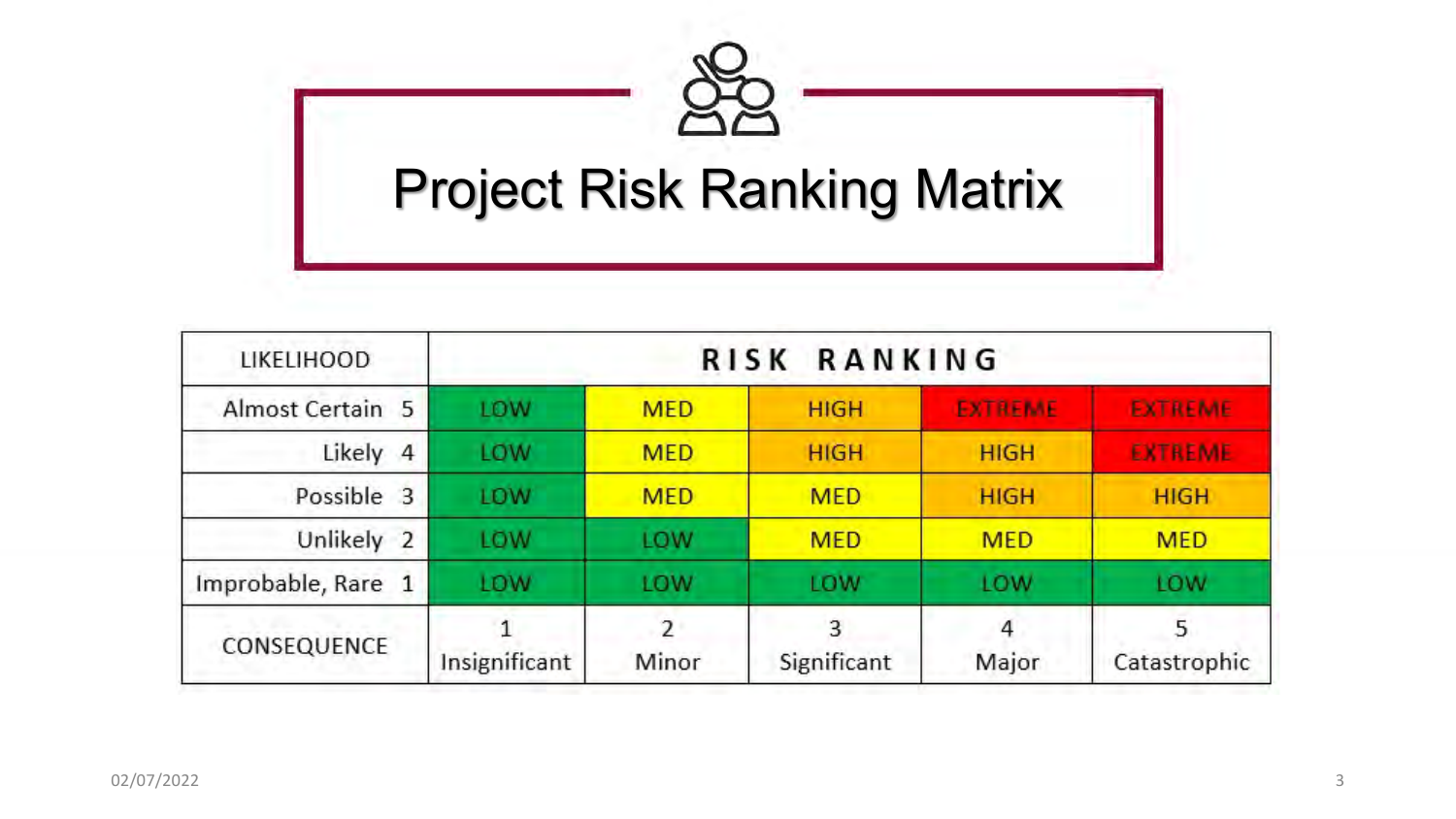

| <b>Site</b>                | <b>Budget</b> |                                   |           | Paid to Date   Encumbered   Unencumbered |
|----------------------------|---------------|-----------------------------------|-----------|------------------------------------------|
| <b>North</b>               | \$75,263,495  | \$74,795,291                      | \$343,911 | \$124,293                                |
| <b>McNary</b>              | 52,967,309    | 52,835,968                        |           | 131,340                                  |
| Judson                     | 15,293,440    | 15,293,440                        |           |                                          |
| <b>Waldo</b>               | 15,079,104    | 15,079,104                        |           |                                          |
| Gubser                     | 5,580,976     | 5,580,312                         | 3,090     | (2, 425)                                 |
| <b>2019 Project Totals</b> |               | $$164, 184, 323$ $$163, 584, 115$ | \$347,001 | \$253,207                                |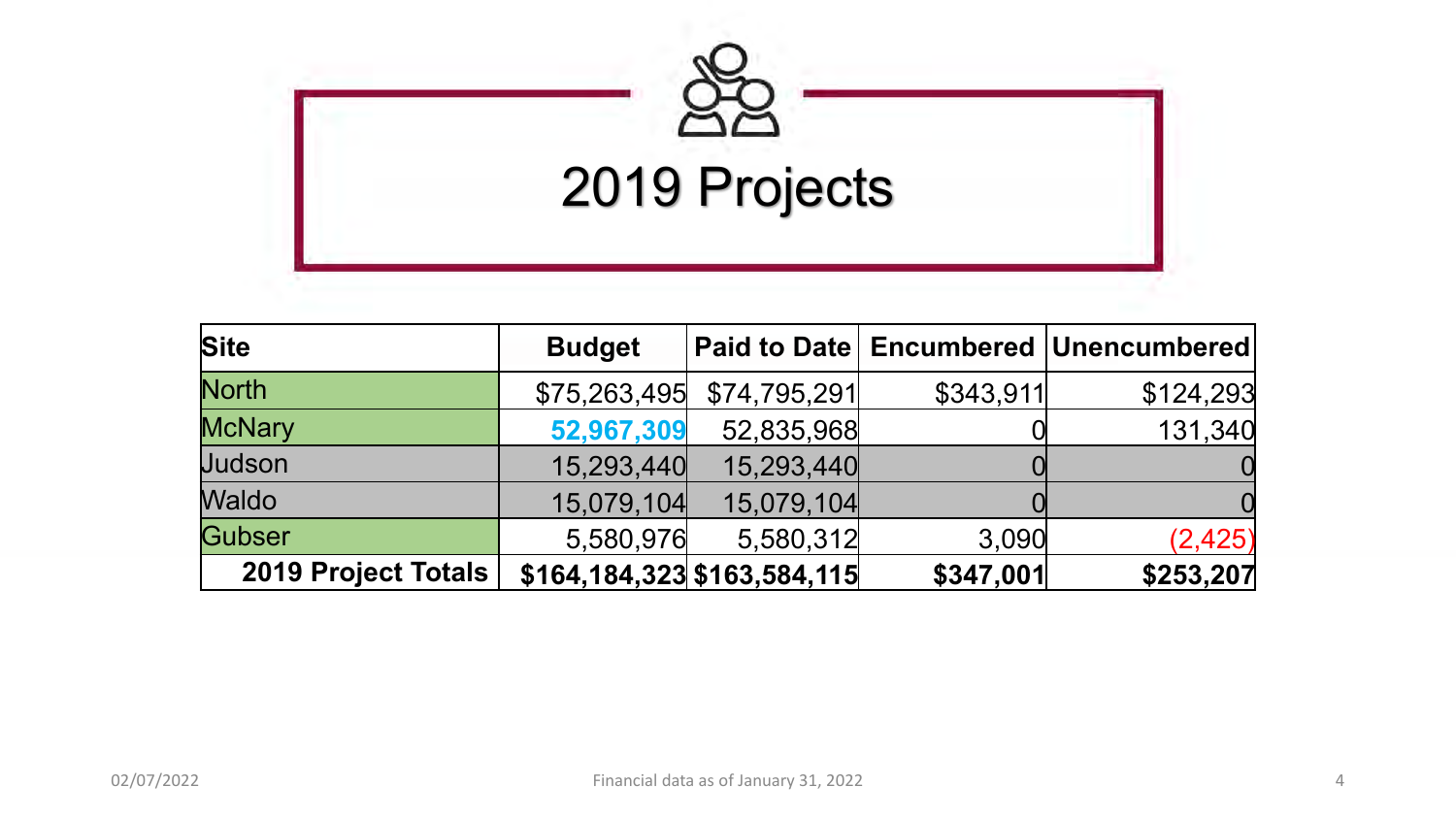

| <b>Site</b>       | <b>Budget</b> |              |            | Paid to Date   Encumbered   Unencumbered |
|-------------------|---------------|--------------|------------|------------------------------------------|
| South             | \$84,124,500  | \$82,799,743 | \$671,514  | \$653,243                                |
| <b>McKay</b>      | 65,639,428    | 54,705,891   | 10,296,415 | 637,123                                  |
| <b>Auburn</b>     | 21,683,844    | 20,405,186   | 1,037,693  | 240,965                                  |
| Eyre              | 12,488,549    | 12,179,161   | 287,368    | 22,020                                   |
| <b>Scott</b>      | 10,573,044    | 9,806,230    | 488,470    | 278,343                                  |
| <b>Hayesville</b> | 5,076,050     | 5,421,406    | 49,152     | (394, 508)                               |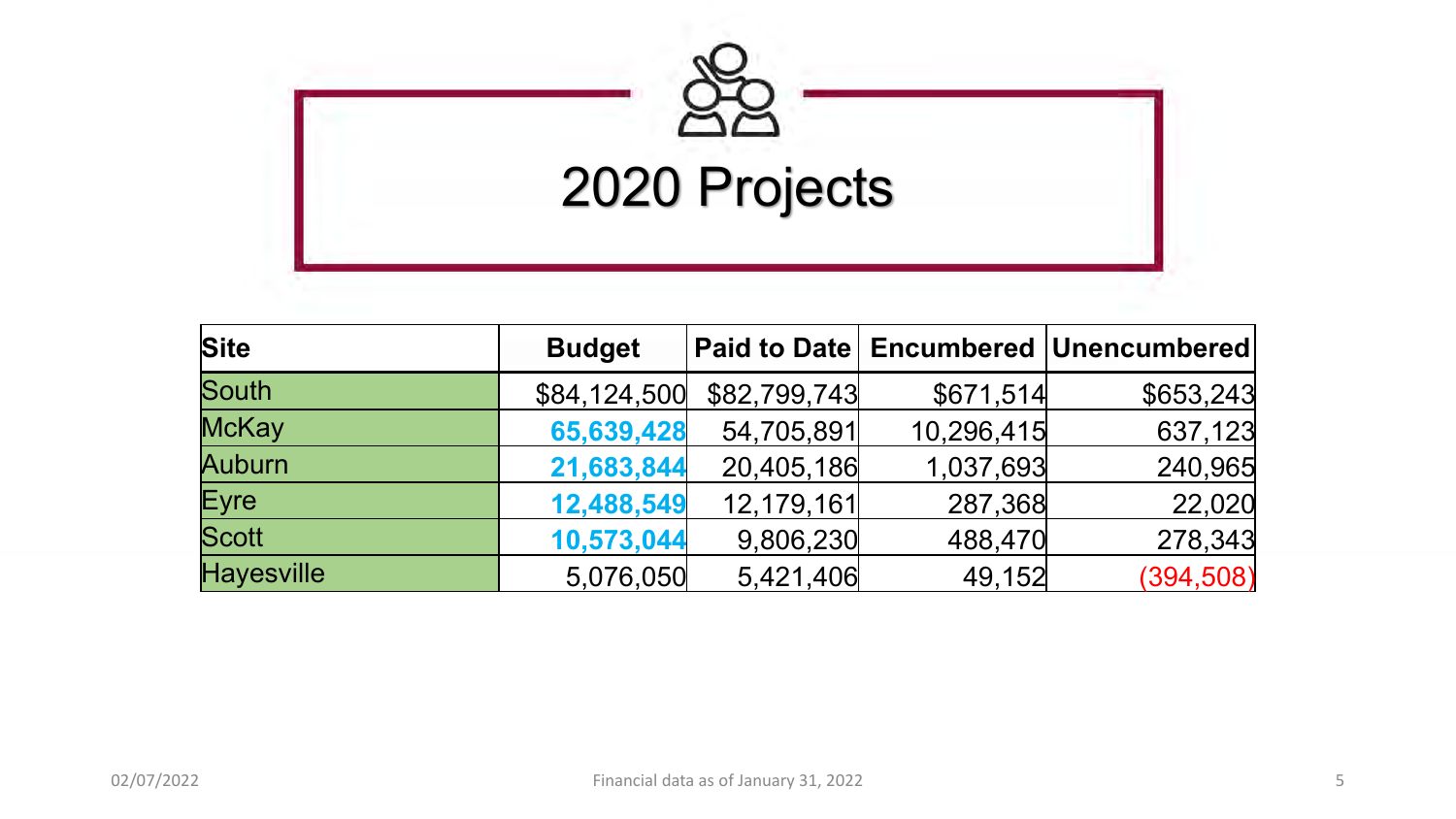

| <b>Site</b>                | <b>Budget</b> |                             |              | Paid to Date  Encumbered  Unencumbered |
|----------------------------|---------------|-----------------------------|--------------|----------------------------------------|
| Hoover                     | 5,428,626     | 5,378,914                   | 3,900        | 45,812                                 |
| <b>Miller</b>              | 4,669,072     | 4,595,512                   | 84,364       | (10, 804)                              |
| <b>Claggett Creek</b>      | 4,192,968     | 4,148,827                   | 46,867       | (2, 726)                               |
| <b>Cummings</b>            | 2,197,579     | 2,180,119                   | 2,505        | 14,955                                 |
| <b>2020 Project Totals</b> |               | \$216,073,661 \$201,620,989 | \$12,968,248 | \$1,484,424                            |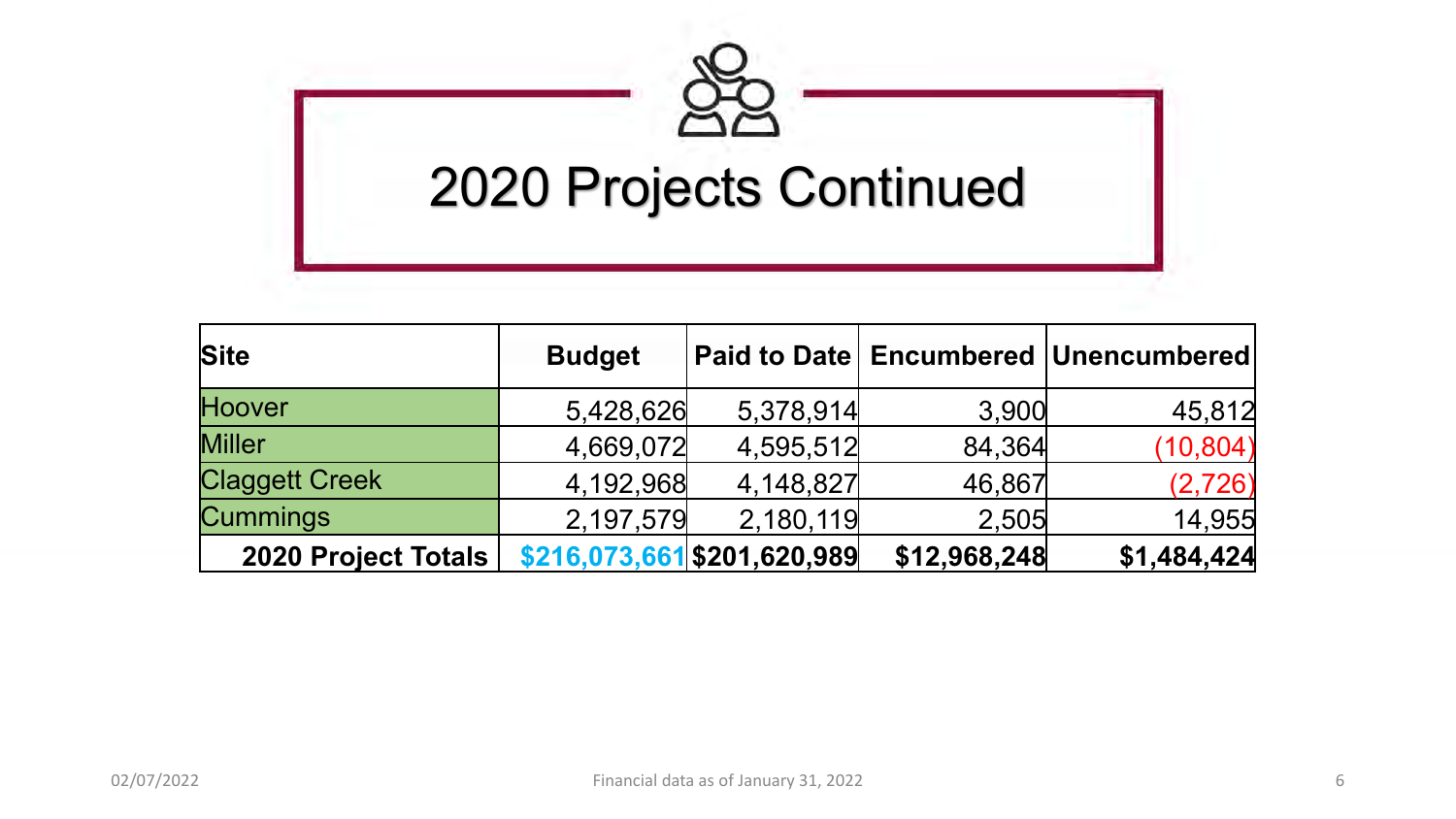

| <b>Site</b>     | <b>Budget</b> |              |              | <b>Paid to Date Encumbered Unencumbered</b> |
|-----------------|---------------|--------------|--------------|---------------------------------------------|
| Sprague         | \$46,924,329  | \$17,917,740 | \$28,663,896 | \$342,693                                   |
| <b>West</b>     | 34,491,679    | 13,003,907   | 21,795,537   | (307, 765)                                  |
| Kennedy         | 12, 157, 707  | 6,287,110    | 4,868,209    | 1,002,388                                   |
| <b>Stephens</b> | 10,908,924    | 6,984,654    | 3,328,664    | 595,606                                     |
| <b>Sumpter</b>  | 11,080,871    | 4,552,810    | 6,328,301    | 199,761                                     |
| Yoshikai        | 8,364,126     | 5,149,278    | 2,463,633    | 751,216                                     |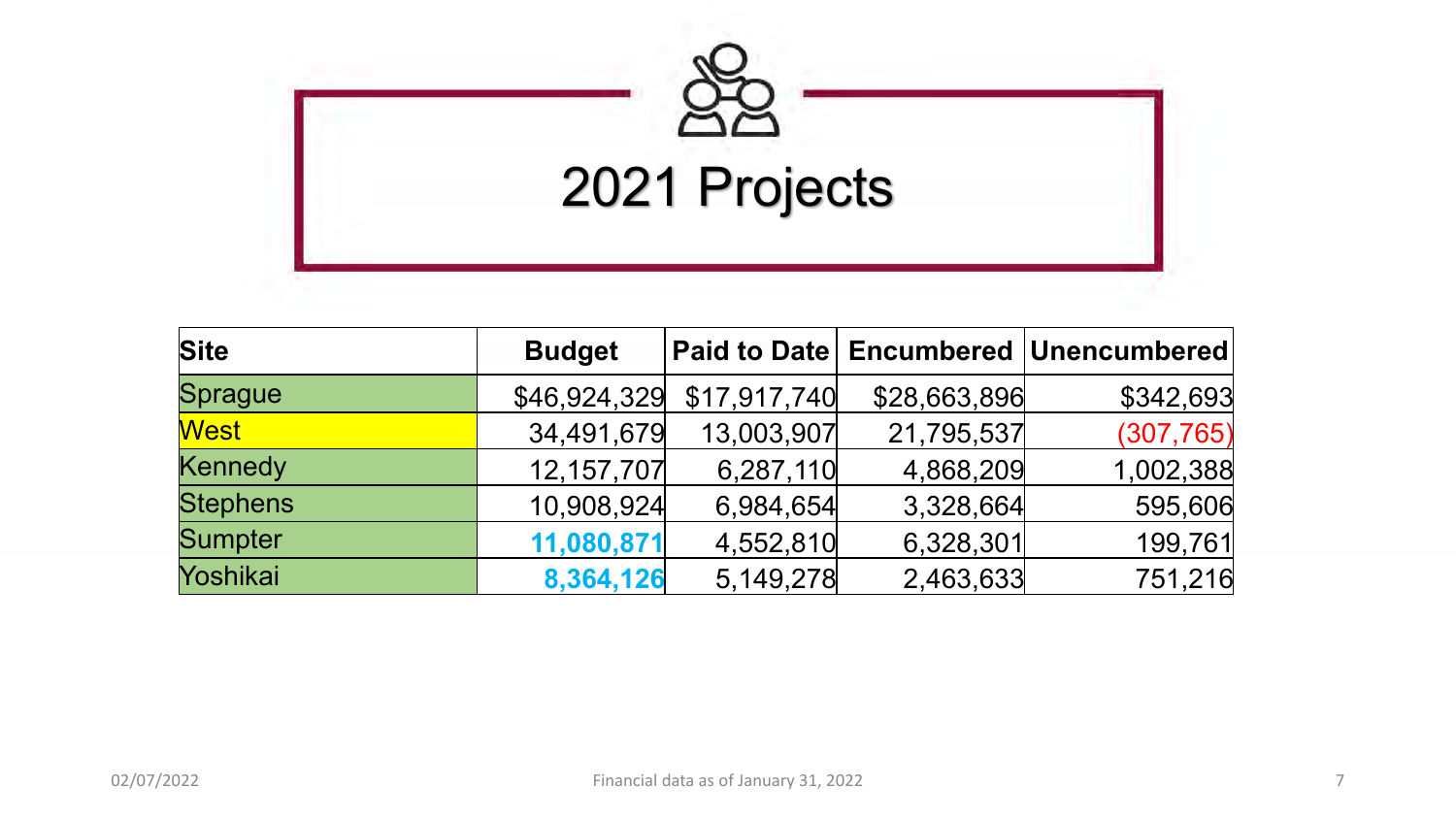

| <b>Site</b>         | <b>Budget</b> |              |              | <b>Paid to Date   Encumbered   Unencumbered  </b> |
|---------------------|---------------|--------------|--------------|---------------------------------------------------|
| <b>Schirle</b>      | 9,238,307     | 3,421,626    | 5,385,914    | 430,768                                           |
| <b>Myers</b>        | 7,097,711     | 3,368,580    | 3,711,979    | 17,153                                            |
| 2021 Project Totals | \$140,263,654 | \$60,685,703 | \$76,546,132 | \$3,031,818                                       |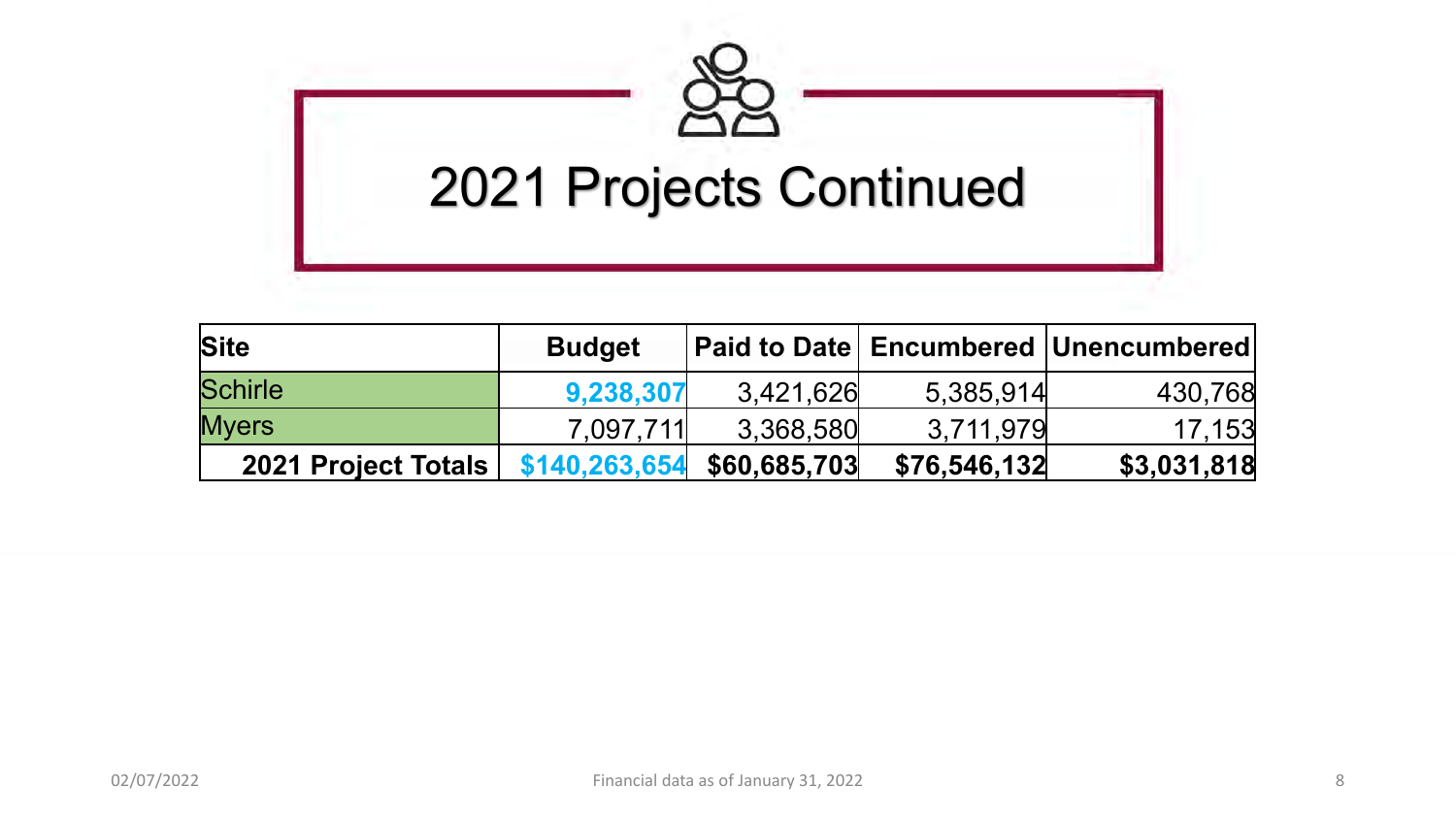

| <b>Site</b>         | <b>Budget</b> |           |           | Paid to Date   Encumbered   Unencumbered |
|---------------------|---------------|-----------|-----------|------------------------------------------|
| <b>Chapman Hill</b> | \$5,388,813   | \$891,470 | \$377,984 | \$4,119,359                              |
| <b>Four Corners</b> | 5,520,219     | 445,298   | 288,809   | 4,786,112                                |
| <b>Hallman</b>      | 5,220,160     | 1,500,038 | 177,938   | 3,542,184                                |
| <b>Houck</b>        | 8,924,632     | 888,991   | 371,777   | 7,663,863                                |
| Keizer              | 8,866,568     | 642,309   | 433,140   | 7,791,118                                |
| Pringle             | 7,959,255     | 810,041   | 363,353   | 6,785,860                                |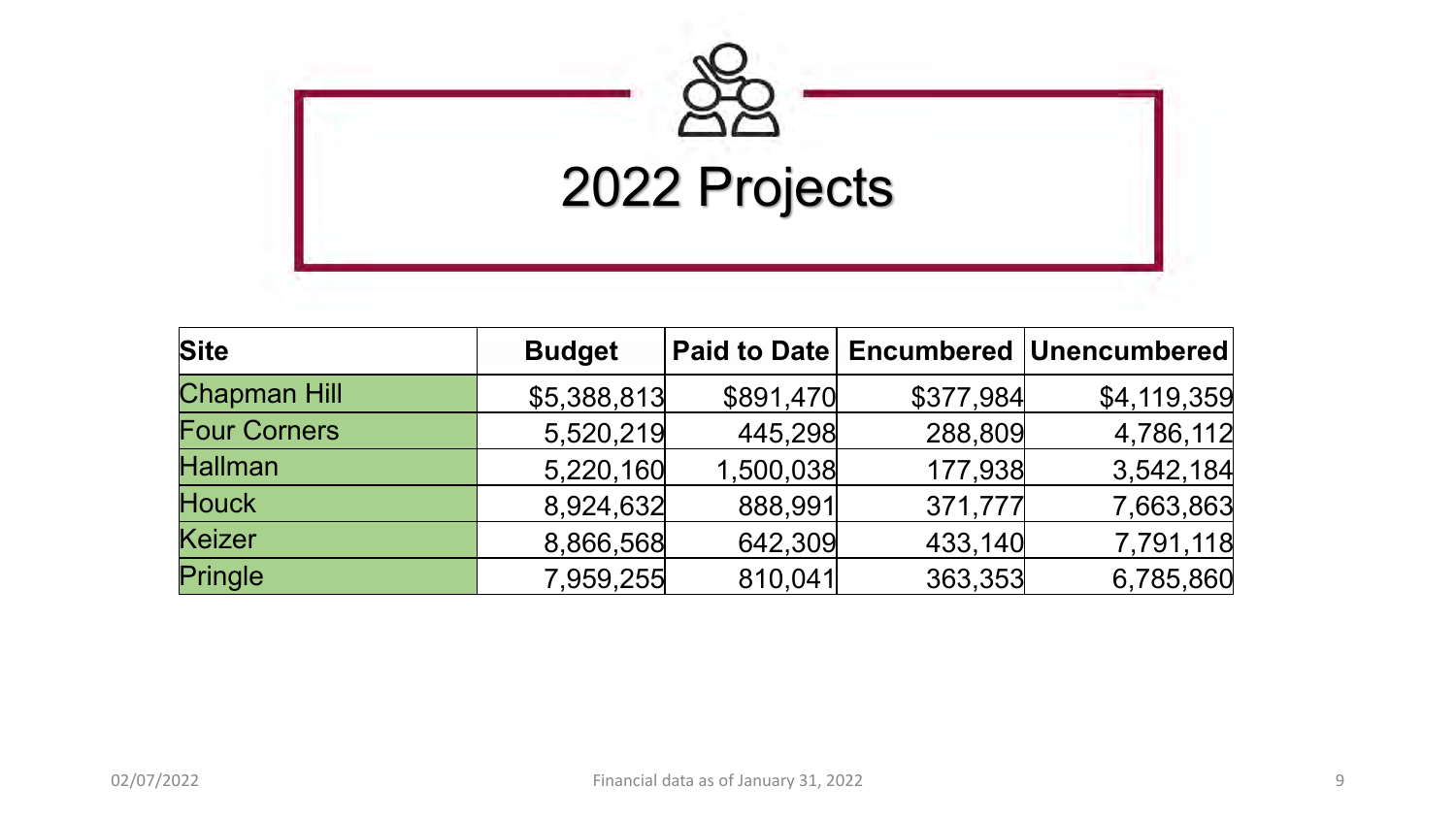

| <b>Site</b>                | <b>Budget</b> |             |             | Paid to Date   Encumbered   Unencumbered |
|----------------------------|---------------|-------------|-------------|------------------------------------------|
| <b>Swegle</b>              | 9,093,627     | 998,155     | 478,886     | 7,616,586                                |
| <b>Walker</b>              | 10,451,864    | 817,919     | 507,426     | 9,126,519                                |
| <b>2022 Project Totals</b> | \$61,425,138  | \$6,994,221 | \$2,999,314 | \$51,431,603                             |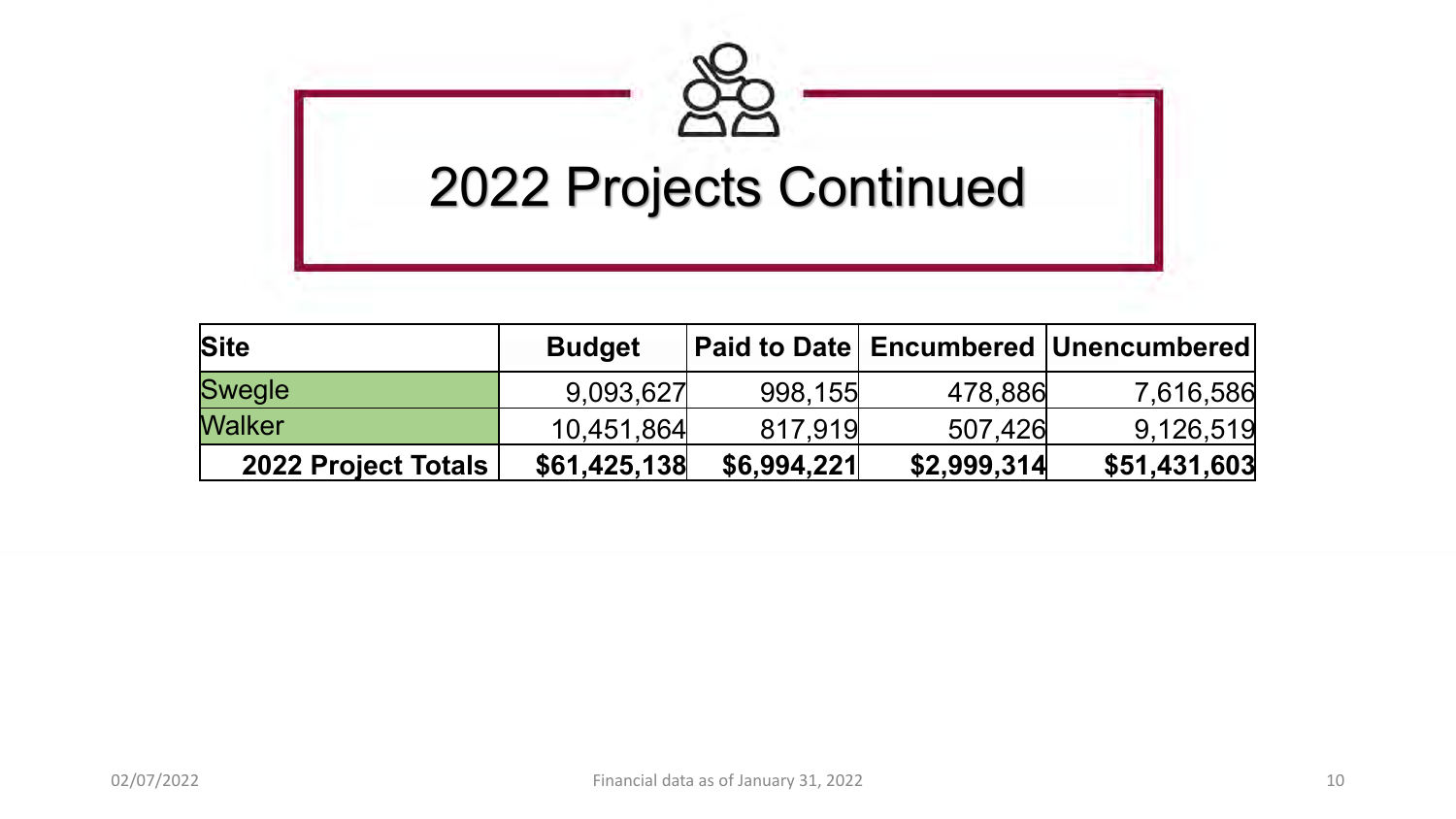# Program Financial Overview

| <b>Base Program</b>                                          | <b>Base Budget</b> | <b>Base+ Budget</b> | <b>Total Committed</b> | <b>Uncommitted</b> |
|--------------------------------------------------------------|--------------------|---------------------|------------------------|--------------------|
| <b>Construction Costs</b>                                    | \$474,195,073      | \$112,585,250       | \$586,780,323          | \$0                |
| A/E Services, Consultants, FF&E, and<br>Program/Project Mgmt | 121,523,302        | 25, 145, 347        | 146,668,648            | 0                  |
| <b>Program Contingency</b>                                   | 23,978,971         | 1,263,539           | 11,837,795             | 13,404,715         |
| <b>Subtotal Base Program</b>                                 | \$619,697,346      | \$138,994,136       | \$745,286,767          | \$13,404,715       |
| <b>Base+ Program</b>                                         |                    | <b>Adjustments</b>  | <b>Total Committed</b> | <b>Uncommitted</b> |
| Premiums                                                     |                    | \$116,511,766       | \$116,511,766          | \$0                |
| Interest on Investments                                      |                    | 24,980,180          | \$4,832,656            | 20,147,524         |
| Grants                                                       |                    |                     |                        |                    |
| McKay OSCIM                                                  |                    | 8,000,000           | 8,000,000              |                    |
| South & McNary Seismic                                       |                    | 4,731,350           | 4,731,350              |                    |
| <b>High School Success</b>                                   |                    | 3,746,354           | 3,746,354              |                    |
| Reimbursements                                               |                    |                     |                        |                    |
| Energy Incentives & Misc Revenue                             |                    | 651,703             | O                      | 651,703            |
| Donations, Tech (eRate), Energy                              |                    | 1,172,010           | 1,172,010              |                    |
| <b>Subtotal Base+ Program</b>                                |                    | \$159,793,363       | \$138,994,136          | \$20,799,227       |
| <b>TOTAL Approved Program</b>                                | $$619,697,346 +$   | $$138,994,136 =$    | \$758,691,482          |                    |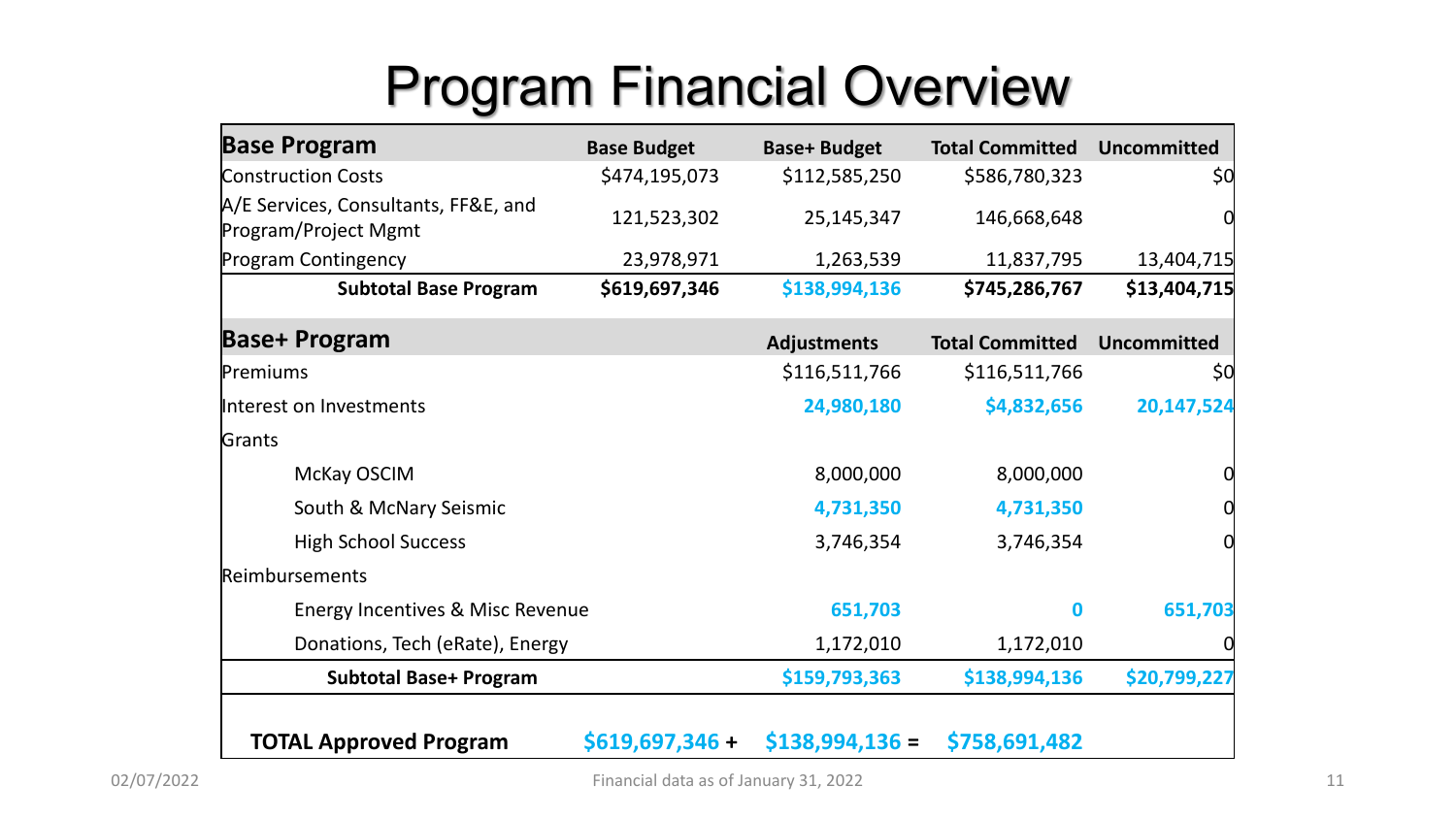## Contingency Summary

| <b>Base Program Contingency Allocations</b> |                                             |                                              |
|---------------------------------------------|---------------------------------------------|----------------------------------------------|
| \$23,981,625                                | <b>Premiums from 2018 Sale</b>              | \$64                                         |
| (1,215,795)                                 | <b>Premiums from 2020 Sale</b>              | 51                                           |
| 111,700                                     | Interest on Investments                     | 24                                           |
| 93,887                                      | <b>Energy Incentives &amp; Misc Revenue</b> |                                              |
| 112,927                                     | <b>Subtotal Contingency</b>                 | 142                                          |
| 332,835                                     | Mary Eyre Elementary                        | (4,                                          |
| 122,872                                     | <b>Grant Elementary</b>                     | (2,                                          |
| 261,757                                     | Houck Middle                                | (3,                                          |
| 227,561                                     | Kennedy Elementary                          | (8,                                          |
| (2,000,000)                                 | Miller Elementary                           | (3,                                          |
| (3,500,000)                                 | South Salem High                            | (25,                                         |
| (122,000)                                   | McKay High School                           | (10,                                         |
| (5,000,000)                                 | Labor Adjustment                            | (10,                                         |
| (2,654)                                     | R3 Program                                  | (45,                                         |
|                                             |                                             | <b>Base+ Program Contingency Allocations</b> |

| <b>Base Program Contingency Allocations</b> |                | <b>Base+ Program Contingency Allocations</b> |                 |
|---------------------------------------------|----------------|----------------------------------------------|-----------------|
| <b>Initial Program Contingency</b>          | \$23,981,625   | <b>Premiums from 2018 Sale</b>               | \$64,964,296    |
| McNary Land Purchase                        | (1, 215, 795)  | <b>Premiums from 2020 Sale</b>               | 51,547,470      |
| Eyre Boundary Adjustment                    | 111,700        | <b>Interest on Investments</b>               | 24,980,180      |
| <b>Grant Boundary Adjustment</b>            | 93,887         | <b>Energy Incentives &amp; Misc Revenue</b>  | 651,703         |
| Houck Boundary Adjustment                   | 112,927        | <b>Subtotal Contingency</b>                  | 142,143,649     |
| Kennedy Boundary Adjustment                 | 332,835        | Mary Eyre Elementary                         | (4, 266, 961)   |
| Miller Boundary Adjustment                  | 122,872        | <b>Grant Elementary</b>                      | (2,492,548)     |
| South Design Modifications                  | 261,757        | <b>Houck Middle</b>                          | (3,024,077)     |
| <b>McKay Design Modifications</b>           | 227,561        | Kennedy Elementary                           | (8,963,186)     |
| <b>Judson Market Conditions</b>             | (2,000,000)    | Miller Elementary                            | (3,380,408)     |
| North Added Scope                           | (3,500,000)    | South Salem High                             | (25,009,854)    |
| McNary Land Purchase                        | (122,000)      | McKay High School                            | (10,007,388)    |
| <b>Green Energy Requirements</b>            | (5,000,000)    | Labor Adjustment                             | (10,000,000)    |
| Audit adj to actual bond proceeds           | (2,654)        | R3 Program                                   | (45,000,000)    |
|                                             |                | <b>Myers Elementary</b>                      | (1,800,000)     |
|                                             |                | <b>Sumpter Elementary</b>                    | (1,400,000)     |
|                                             |                | Sprague High                                 | (3,000,000)     |
|                                             |                | Parrish Middle                               | (2,000,000)     |
|                                             |                | Schrile Elementary                           | (1,000,000)     |
| <b>Subtotal Base Program Contingency</b>    | (\$10,576,910) | <b>Subtotal Approved Allocation</b>          | (\$121,344,422) |
| <b>Base Program Contingency</b>             | 13,404,715     | <b>Base+ Program Contingency</b>             | 20,799,227      |

**Total Available Program Level Contingency = \$34,203,942**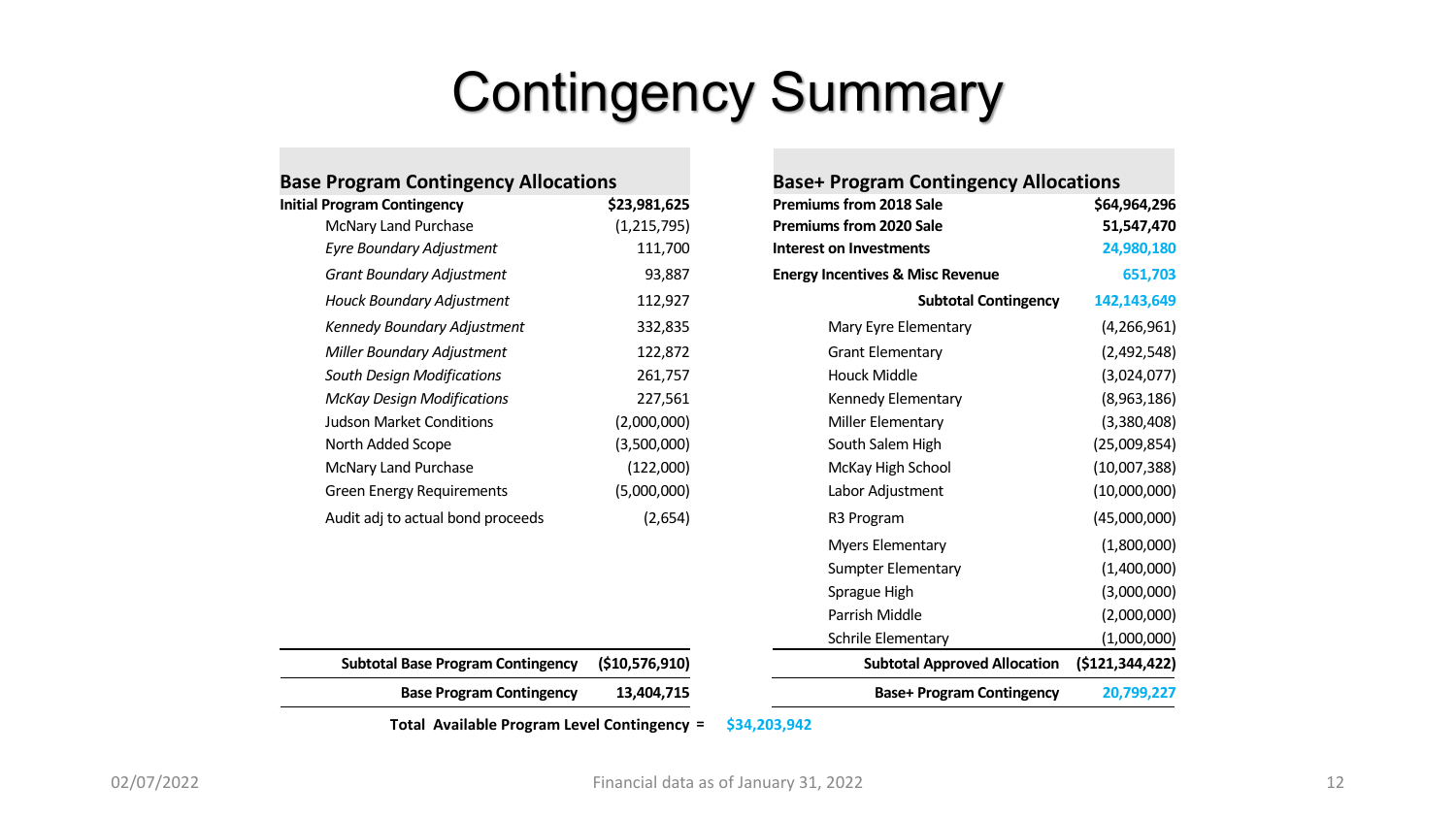# R<sup>3</sup> Program Distribution

### Repair, Replace, Renovate

| <b>Renovation</b>                                                                                                                                     | <b>HVAC Systems</b>                                                                                                   | <b>Building Systems</b>                                                                                                                                                                                               |
|-------------------------------------------------------------------------------------------------------------------------------------------------------|-----------------------------------------------------------------------------------------------------------------------|-----------------------------------------------------------------------------------------------------------------------------------------------------------------------------------------------------------------------|
| Casework &<br>$\bullet$<br>Counters<br><b>Flooring</b><br>$\bullet$<br>Paving<br>$\bullet$<br>Roofing<br>Walls/Paint/<br>$\bullet$<br><b>Finishes</b> | <b>Boiler Plants</b><br>$\bullet$<br>Mechanical<br>$\bullet$<br>Controls<br><b>Specialty AC</b><br>$\bullet$<br>Units | Electrical<br>$\bullet$<br>Elevators<br>$\bullet$<br>Fire Alarm &<br>$\bullet$<br><b>Sprinklers</b><br>Generators<br>$\bullet$<br>Lighting<br>$\bullet$<br>Plumbing<br>$\bullet$<br><b>Site Drainage</b><br>$\bullet$ |

| <b>Type</b>                | <b>Site</b>              | <b>Estimate</b> |
|----------------------------|--------------------------|-----------------|
|                            | <b>Beginning Balance</b> | \$45,000,000    |
| <b>HVAC</b>                | McKay HS                 | (6,400,000)     |
| <b>HVAC</b>                | <b>Myers ES</b>          | (70,000)        |
| <b>HVAC</b>                | <b>Schirle ES</b>        | (\$2,200,000)   |
|                            |                          |                 |
|                            |                          |                 |
|                            |                          |                 |
|                            |                          |                 |
|                            |                          |                 |
|                            |                          |                 |
|                            |                          |                 |
|                            |                          |                 |
| <b>Subtotal R3 Program</b> |                          | \$36,330,000    |